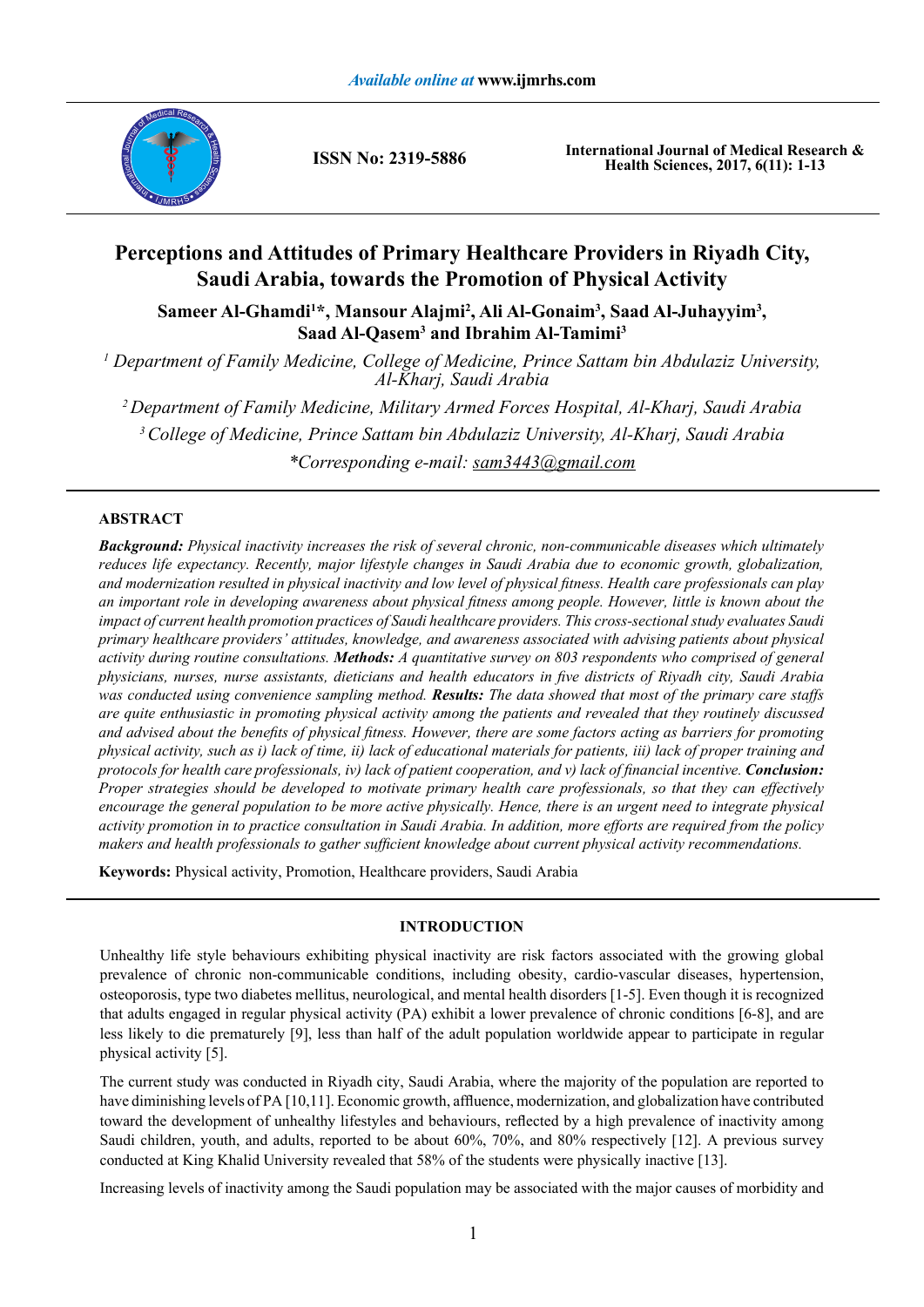mortality, including obesity, type two diabetes mellitus, hypertension, and ischemic heart disease [10,14-16]. The World Health Organization reported that in 2002, about 80% of the non-communicable diseases in Saudi Arabia were due to unhealthy dietary patterns, physical inactivity, and use of tobacco and alcohol [17].

In the last decade, healthcare providers in the United States of America and Europe have searched for health promotion solutions to prevent the deleterious consequences of sedentary lifestyle behaviours [3,18-21]. About 28% of Primary health care physicians show support for physical activity counselling to their clients. However, a number of challenges are present, such as time constrains, lack of training and knowledge about physical activity. Before new health promotion guidelines can be developed, more research is required to explore the current extent to which primary healthcare providers contribute toward the promotion of physical activity [22-25].

In the light of the above background, the purpose of this empirical research study was to conduct a survey using a self-report questionnaire to explore the level of awareness of Saudi healthcare providers regarding the significance of PA for health maintenance and disease prevention, and to analyse their attitudes and perceptions regarding health promotion practices concerned with improving the levels of PA of patients.

### **PARTICIPANTS AND METHODS**

A quantitative survey was conducted between May and September 2016, through the administration of a self-report questionnaire to explore primary healthcare providers' attitudes and perceptions related to routinely advising patients about physical activity. This questionnaire has been used in several previous surveys distributed to primary healthcare providers' in clinical settings [18,19,26]. The questionnaire contains 15 questions classified into ten dimensions (1) Demographics; (2) Activities during consultations; (3) Advice for patients with medical conditions; (4) Recommended physical activity for healthy adults; (5); Physical activity recommendations for inactive/not regularly active healthy adults; (6) Health promotion activities; (7) Reasons for not giving advice; (8) Routinely recorded information in practice; (9) Members of staff recording information and; (10) Reasons for recording information.

The construct validity of the questionnaire was underpinned by sound theoretical principles, specifically the Health Belief Model (HBM). The HBM is a framework for health promotion positing that the perceptions of individuals regarding the severity of, or susceptibility for, unhealthy behaviour is correlated with the likelihood of individuals taking action to reduce the risk of disease associated with that behaviour. Furthermore, health promotion messages will achieve optimal behaviour changes if they successfully target perceived barriers, benefits, and self-efficacy [27,28]. In the context of the current study, the HBM predicts that if a healthcare provider believes that low physical activity causes disease, then he or she is more likely to recommend patients to increase their levels of physical activity. In practice, however, health promotion activities are restricted by the self-efficacy of individuals, and several other barriers that interfere with the outcomes of health promotion activities, including the motivations of patients [27,28].

Inclusion criteria include primary healthcare providers (general practitioners or family physicians, nurses, nurse assistants, dieticians, and health educators) working in primary health care centres in Riyadh City. A calculation was performed to determine the minimum sample size required to obtain a representative sample with tolerable error in a cross-sectional survey [29]. Given that the total population of primary healthcare providers in Riyadh City 30 is 34563 (7652 physicians; 17226 nurses; and 9685 allied health personnel) The sample size was estimated according to the following formula:  $N = (Z_{\alpha})^2 \times ([p(1-p)]/d^2)$ , where N is the estimated sample size,  $Z_{\alpha}$  at the 5% level of significance equals 1.96, d is the level of precision and was estimated to equal 0.04, and p is the prevalence rate counselling on health benefits of physical activity previous studies conducted in the region [30]. Hence, the sample size is 817 subjects.

To reduce sampling bias, and ensure generalizability, the questionnaire was distributed to a representative sample of the target population. The survey was conducted for both male and female participants at primary healthcare centres (PHCCs) in the city of Riyadh, Saudi Arabia. The paper-based questionnaire was distributed to 1000 primary health care providers in 75 PHCCs. The director of each PHCC was responsible in sending it to the healthcare provider in that centre. The participants were classified into five groups (physicians, nurses, nurse assistants, dieticians, and health educators). A cluster-multistage random sampling technique was employed. For the purpose of study; PHCCs were clustered according to their geographic divisions into five districts (middle, southern, northern, eastern, and western) with 75-80 PHCCs in each district. We randomly chose 15 PHCCs in each district. Therefore, we had 75 PHCCs. The questionnaire was completed by 803 respondents using convenience sampling of participants, giving a response rate of 80.3%.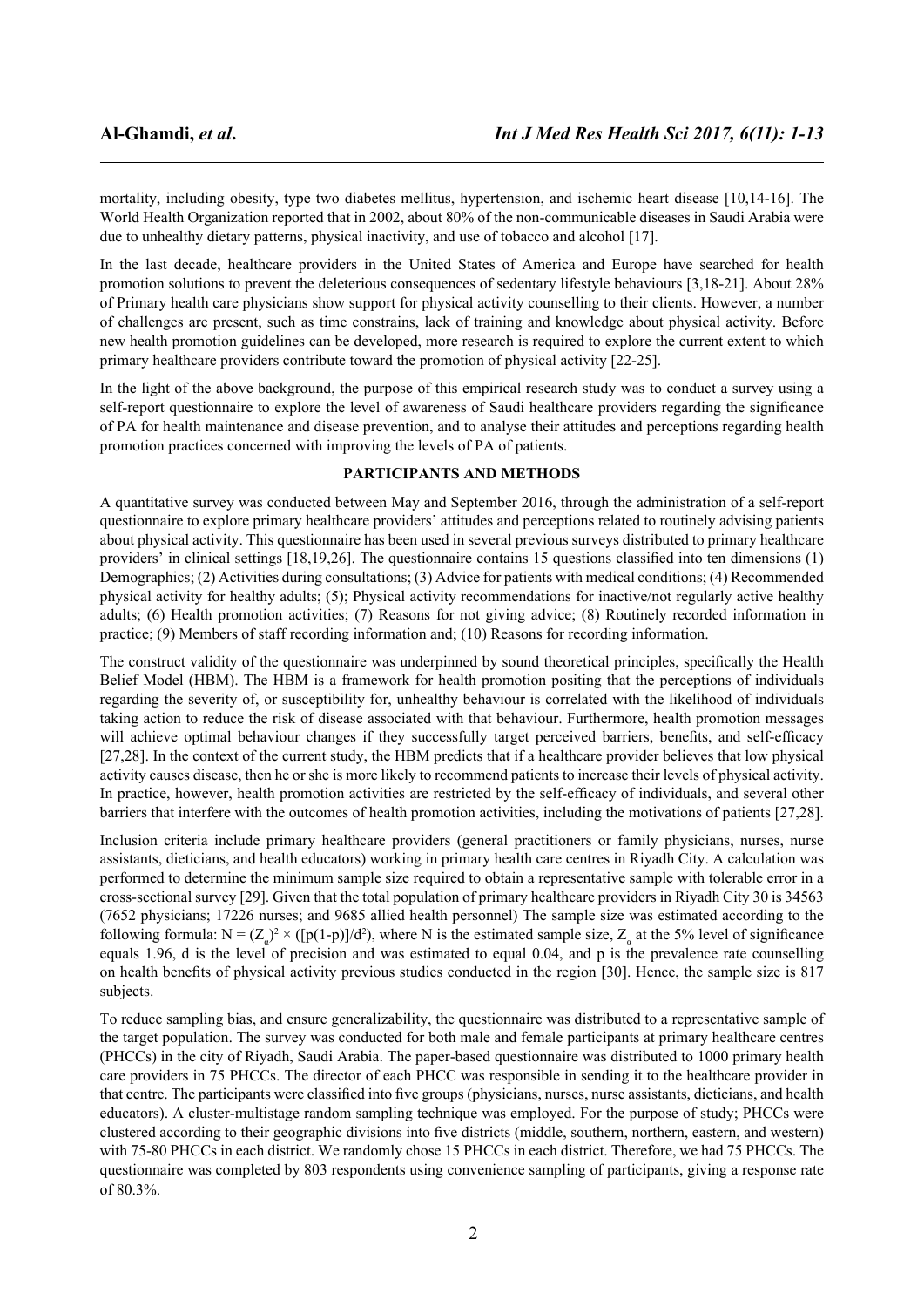### **RESULTS**

### **Demographic characteristics of the respondents**

Questionnaires were completed by 803 respondents (response rate 80.3%). The mean age of the respondents was  $33.06 \pm 8.45$  years. About 60% of the participants were female, 40% were male who comprised of 304 physicians, 424 nurses, 26 nurse assistants (NA), 31 dieticians and 13 health educators (HE) (Table 1).

|                         | <b>Variables</b><br>Mean Age |               |  |
|-------------------------|------------------------------|---------------|--|
|                         |                              |               |  |
| Gender                  | Male                         | 321 (40%)     |  |
|                         | Female                       | 482 (60%)     |  |
|                         | <b>MBBS</b>                  | 233 (29%)     |  |
|                         | Board                        | 136 (16.9%)   |  |
| Education               | Bachelor (non-medical)       | 193 (24%)     |  |
|                         | Diploma                      | 175 (21.8%)   |  |
|                         | Master                       | 52 $(6.5\%)$  |  |
|                         | PhD                          | 14(1.7%)      |  |
|                         | Physician                    | 309 (38.5%)   |  |
|                         | Nurse                        | 424 (52.8%)   |  |
| Profession              | Nurse assistant              | $26(3.2\%)$   |  |
|                         | Dietician                    | $31(3.9\%)$   |  |
|                         | Health educator              | 13 $(1.6\%)$  |  |
|                         | $<$ 5 years                  | 304 (37.9%)   |  |
|                         | 5-10 years                   | 296 (36.9%)   |  |
| Professional experience | $10-15$ years                | 99 (12.3%)    |  |
|                         | $>15$ years                  | $104(13.0\%)$ |  |

### **Table 1 Demographics characteristics of the participants**

### **Perceptions about PA levels among healthcare professionals in Saudi Arabia**

A significant difference in opinions of healthcare professionals about perceptions of PA levels among general population was observed. Compared to NAs, dietician and HEs, the physicians and nurses believed that overall perceptions about PA level had increased a lot (Table 2).

| <b>Health Professional</b> | Increased a lot | Increased a little | Unchanged    | Decreased a little | Decreased a lot |
|----------------------------|-----------------|--------------------|--------------|--------------------|-----------------|
| Physician                  | $87(28.2\%)$    | $115(37.2\%)$      | $47(15.2\%)$ | $27(8.7\%)$        | $33(10.7\%)$    |
| Nurse                      | $105(24.8\%)$   | $144(34.0\%)$      | $96(22.6\%)$ | 51 $(12.0\%)$      | $28(6.6\%)$     |
| Nurse assistant            | 4(15.4)         | 9 (34.6)           | 5(19.2)      | 7(26.9)            | 1(3.8)          |
| Dietician                  | 4(12.9)         | 13(41.9)           | 3(9.7)       | 4(12.9)            | 7(22.6)         |
| <b>Health Educator</b>     | 2(15.4)         | 8 (61.5)           | 0(0.00)      | 1(7.7)             | 2(15.4)         |

### **Table 2 Perceptions about the physical activity levels in Saudi Arabia**

# **Topics discussed during consultations with apparently healthy adult**

Chi-square: 36.465, df: 16, p=0.002

Participants were asked to identify how often they counsel their patients on "health and psychological benefits of PA". Almost 84-96% of participants responded for advising health benefits of PA and 77-94% responded for advising psychological benefits of PA. Majority of them recommended walking as the best form of PA, followed by household work, and moderate activity (Figure 1). However, a statistically significant difference existed among the groups regarding advice on vigorous activity as evident from p-value (Table 3).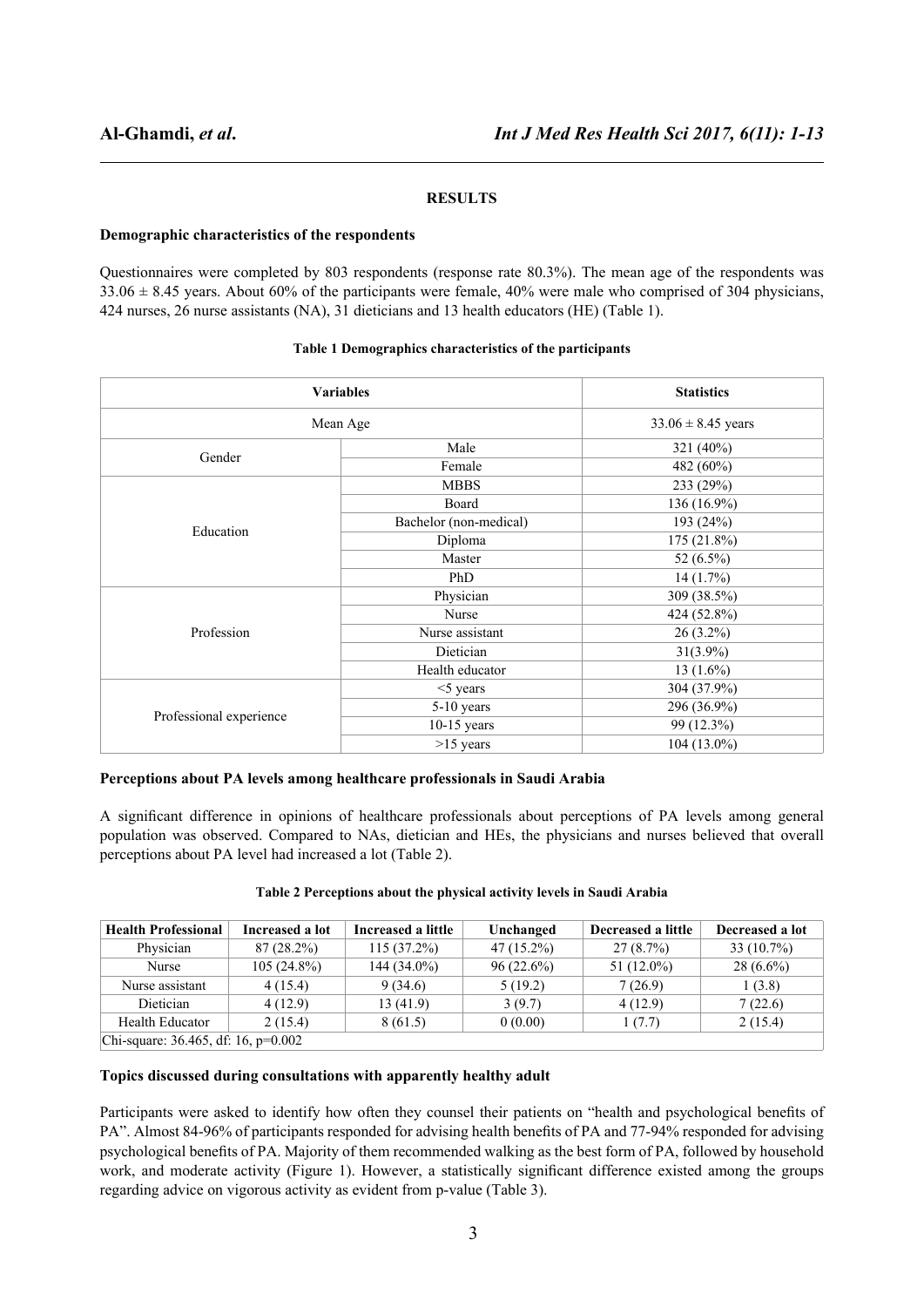| <b>Topics</b>          | Occupation<br>N(%) |        | P value |  |
|------------------------|--------------------|--------|---------|--|
|                        | Physician          | 95.40% |         |  |
|                        | Nurse              | 95.75% |         |  |
| Health benefits        | Nurse assistant    | 92.30% | 0.04    |  |
|                        | Dietician          | 83.87% |         |  |
|                        | Health educator    | 92.30% |         |  |
|                        | Physician          | 88.02% |         |  |
|                        | Nurse              | 93.80% |         |  |
| Psychological benefits | Nurse assistant    | 96.10% | 0.031   |  |
|                        | Dietician          | 77.41% |         |  |
|                        | Health educator    | 84.61% |         |  |
|                        | Physician          | 86.73% |         |  |
|                        | Nurse              | 86.08% |         |  |
| Household work         | Nurse assistant    | 92.30% | 0.585   |  |
|                        | Dietician          | 80.64% |         |  |
|                        | Health educator    | 100%   |         |  |
|                        | Physician          | 94.49% |         |  |
|                        | Nurse              | 93.63% |         |  |
| Walk more              | Nurse assistant    | 96.15% | 0.455   |  |
|                        | Dietician          | 80.64% |         |  |
|                        | Health educator    | 92.30% |         |  |
|                        | Physician          | 79.60% |         |  |
|                        | <b>Nurse</b>       | 83.49% | 0.284   |  |
| Moderate activity      | Nurse assistant    | 84.61% |         |  |
|                        | Dietician          | 67.74% |         |  |
|                        | Health educator    | 76.92% |         |  |
|                        | Physician          | 45.95% |         |  |
|                        | Nurse              | 60.37% | 0.001   |  |
| Vigorous activity      | Nurse assistant    | 57.69% |         |  |
|                        | Dietician          | 32.25% |         |  |
|                        | Health educator    | 23.07% |         |  |

**Table 3 Topics likely to be covered during consultations with apparently healthy adult**



**Figure 1 Graph showing topics likely to be covered during consultations with apparently healthy adult (%)**

Besides walking, some other forms of exercises were also recommended during consultation. This included running, jumping, lifting, push-ups, cycling, swimming, jogging, and climbing. However, considerable variation in opinion about different forms of exercises was observed among all participants (Tables 4 and 5).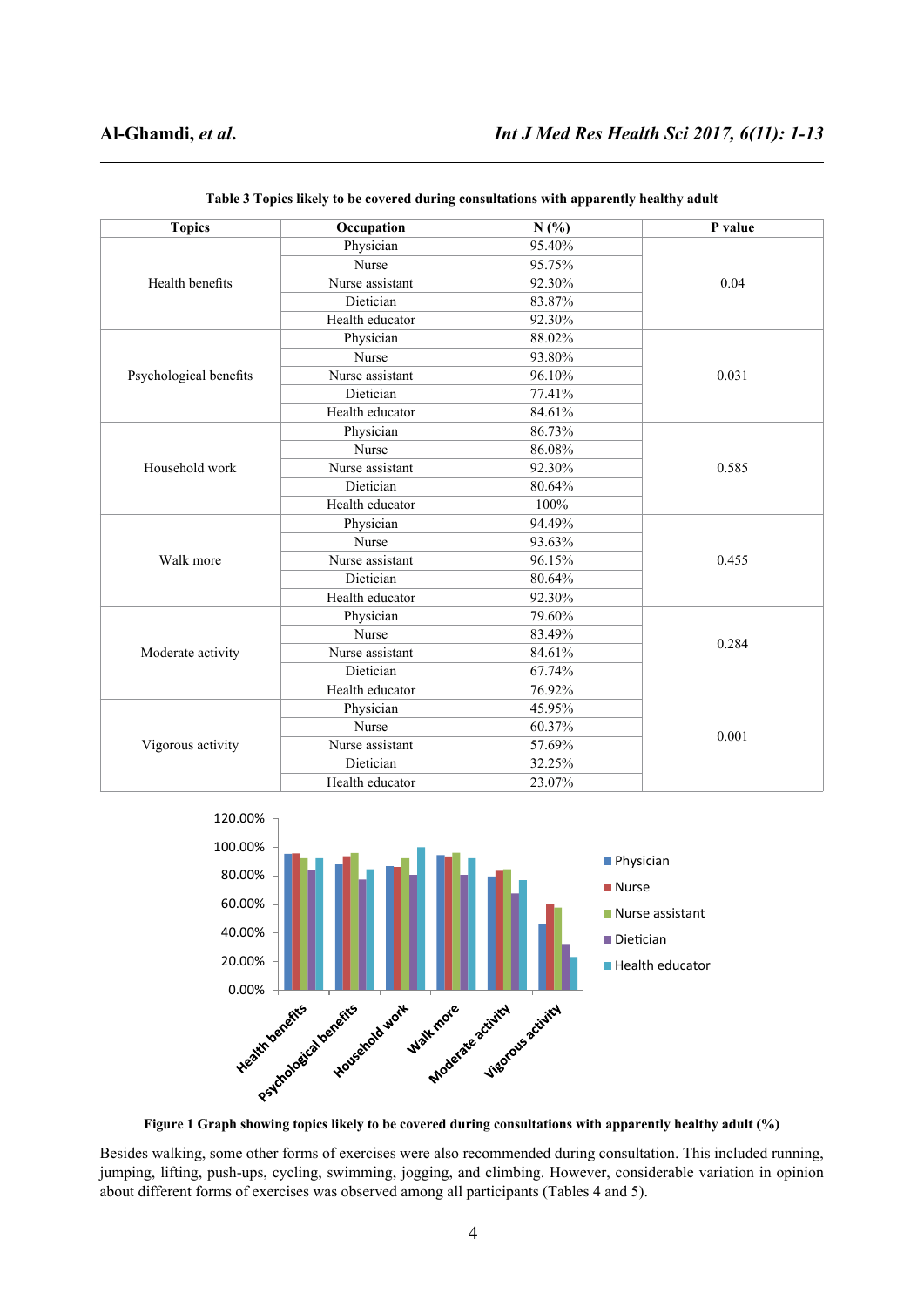| <b>Physical activity</b> | Physician     | <b>Nurse</b>  | Nurse assistant | <b>Dietician</b> | <b>Health educator</b> | P value |
|--------------------------|---------------|---------------|-----------------|------------------|------------------------|---------|
| Walking                  | 284 (91.9%)   | 379 (89.4%)   | $20(76.9\%)$    | $26(83.9\%)$     | $12(92.3\%)$           | 0.109   |
| Running                  | $91(29.4\%)$  | $119(28.1\%)$ | $4(15.4\%)$     | $15(48.4\%)$     | $4(30.8\%)$            | 0.084   |
| Jumping                  | $29(9.4\%)$   | $33(7.8\%)$   | $4(15.4\%)$     | $8(25.8\%)$      | 1(7.7%)                | 0.015   |
| Lifting                  | $4(1.3\%)$    | 21(5%)        | $0(0\%)$        | $4(12.9\%)$      | $4(30.8\%)$            | 0.00    |
| Push-ups                 | $9(2.9\%)$    | $15(3.5\%)$   | $0(0\%)$        | $1(3.2\%)$       | $3(23.1\%)$            | 0.003   |
| Cycling                  | $33(10.7\%)$  | $57(13.4\%)$  | $3(11.5\%)$     | $4(12.9\%)$      | $4(30.8\%)$            | 0.263   |
| Swimming                 | 65 $(21.0\%)$ | 130 (30.7%)   | $6(23.1\%)$     | 7(22.6%)         | $6(46.2\%)$            | 0.022   |
| Jogging                  | 54 (17.5%)    | $146(34.4\%)$ | $6(23.1\%)$     | $3(9.7\%)$       | $2(15.4\%)$            | 0.00    |
| Climbing                 | 49 (15.9%)    | 73 (17.2%)    | $2(7.7\%)$      | $4(12.9\%)$      | $4(30.8\%)$            | 0.415   |

**Table 4 Advice given during consultations with adult patients who are apparently healthy (Chi-square test)**

**Table 5 Recommendations for current physical activity for inactive, apparently healthy adults (Chi-square test)**

| <b>Physical activity</b> | Physician    | <b>Nurse</b> | <b>Nurse assistant</b> | <b>Dietician</b> | <b>Health educator</b> | P value |
|--------------------------|--------------|--------------|------------------------|------------------|------------------------|---------|
| Walking                  | 279 (90.3%)  | 377 (88.9%)  | $16(61.5\%)$           | $26(83.9\%)$     | $12(92.3\%)$           | 0.00    |
| Running                  | 54 (17.5%)   | $61(14.4\%)$ | $6(23.1\%)$            | $9(29.0\%)$      | $3(23.1\%)$            | 0.176   |
| Jumping                  | $14(4.5\%)$  | $19(4.5\%)$  | $1(3.8\%)$             | $5(16.1\%)$      | $1(7.7\%)$             | 0.067   |
| Lifting                  | $9(2.9\%)$   | $9(2.1\%)$   | $1(3.8\%)$             | $3(9.7\%)$       | $2(15.4\%)$            | 0.012   |
| Push-ups                 | $7(2.3\%)$   | $14(3.3\%)$  | $3(11.5\%)$            | $2(6.5\%)$       | $4(30.8\%)$            | 0.00    |
| Cycling                  | $17(5.5\%)$  | $29(6.8\%)$  | $2(7.7\%)$             | $3(9.7\%)$       | $1(7.7\%)$             | 0.879   |
| Swimming                 | $35(11.3\%)$ | $65(13.0\%)$ | $3(23.1\%)$            | $1(3.2\%)$       | $2(15.4\%)$            | 0.221   |
| Jogging                  | 44 (14.2%)   | 82 (19.3%)   | $4(15.4\%)$            | $3(9.7\%)$       | $3(23.1\%)$            | 0.299   |
| Climbing                 | $26(8.4\%)$  | $69(16.3\%)$ | $1(3.8\%)$             | $2(6.5\%)$       | $3(23.1\%)$            | 0.006   |

### **Advice given for specific medical conditions**

The physicians and nurses more often gave advice to specific medical conditions than other groups. All healthcare professionals were likely to provide PA advice 'always' to overweight patients (54-77%) than any other medical conditions. Additionally, PA advice for diabetes, Ischemic heart disease, and hypercholesterolemia did not show significant difference among all the groups. However, variation was observed for advising hypertension and depression patients. Besides, depression patients were mostly advised by HE (Table 6).

| <b>Medical condition</b> | Occupation      | Always $n$ $\left(\frac{9}{6}\right)$ | Often $n$ (%) | Occasionally<br>$n$ (%) | Never $n$ $\left(\frac{9}{6}\right)$ | P value |  |
|--------------------------|-----------------|---------------------------------------|---------------|-------------------------|--------------------------------------|---------|--|
|                          | Physician       | 219(70.9)                             | 80(25.9)      | 10(3.2)                 | 0(0)                                 |         |  |
|                          | Nurse           | 270(63.7)                             | 124(29.2)     | 22(5.2)                 | 8(1.9)                               |         |  |
| Overweight               | Nurse assistant | 14(53.8)                              | 8(30.8)       | 4(15.4)                 | 0(0)                                 | 0.002   |  |
|                          | Dietician       | 17(54.8)                              | 8(25.8)       | 4(12.9)                 | 2(6.5)                               |         |  |
|                          | Health educator | 10(76.9)                              | 1(7.7)        | 2(15.4)                 | 0(0)                                 |         |  |
|                          | Physician       | 157(50.8)                             | 126(40.8)     | 25(8.1)                 | 1(0.3)                               |         |  |
|                          | Nurse           | 219(51.7)                             | 151(35.6)     | 44(10.4)                | 10(2.4)                              |         |  |
| Hypertension             | Nurse assistant | 11(42.3)                              | 10(38.5)      | 4(15.4)                 | 1(3.8)                               | 0.001   |  |
|                          | Dietician       | 12(38.7)                              | 10(32.3)      | 7(22.6)                 | 2(6.5)                               |         |  |
|                          | Health educator | 3(23.1)                               | 4(30.8)       | 5(38.5)                 | 1(7.7)                               |         |  |
|                          | Physician       | 104(33.7)                             | 110(35.6)     | 67(21.7)                | 28(9.1)                              |         |  |
| Ischemic heart disease   | Nurse           | 131(30.9)                             | 152(35.8)     | 95(22.4)                | 46(10.8)                             |         |  |
|                          | Nurse assistant | 7(26.9)                               | 4(15.4)       | 10(38.5)                | 5(19.2)                              | 0.148   |  |
|                          | Dietician       | 9(29.0)                               | 13(41.9)      | 6(19.4)                 | 3(9.7)                               |         |  |
|                          | Health educator | 1(7.7)                                | 6(46.2)       | 6(46.2)                 | 0(0)                                 |         |  |

**Table 6 Advice given for specific medical conditions (Chi-square test)**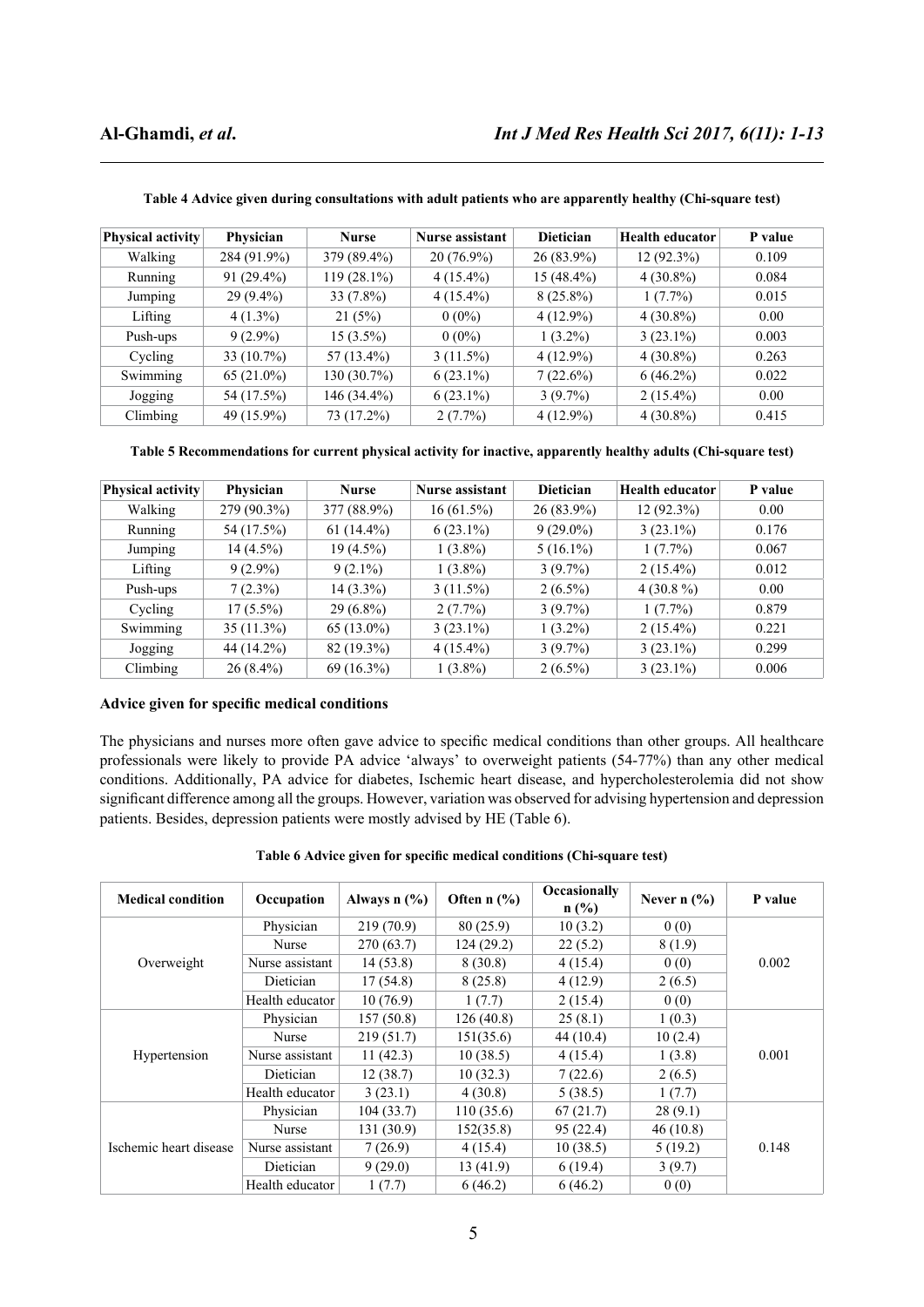|                      | Physician       | 168(54.4) | 108(35.0) | 33(10.7)  | 0(0)    |       |
|----------------------|-----------------|-----------|-----------|-----------|---------|-------|
|                      | Nurse           | 227(53.5) | 139(32.8) | 46(10.8)  | 12(2.8) |       |
| Diabetes             | Nurse assistant | 17(65.4)  | 6(23.1)   | 3(11.5)   | 0(0)    | 0.129 |
|                      | Dietician       | 12(38.7)  | 13(41.9)  | 4(12.9)   | 2(6.5)  |       |
|                      | Health educator | 8(61.5)   | 3(23.1)   | 2(15.4)   | 0(0)    |       |
|                      | Physician       | 162(52.4) | 114(36.9) | 33(10.7)  | 0(0)    |       |
|                      | Nurse           | 200(47.2) | 134(31.6) | 79 (18.6) | 11(2.6) |       |
| Hypercholesterolemia | Nurse assistant | 11(42.3)  | 11(42.3)  | 4(15.4)   | 0(0)    | 0.012 |
|                      | Dietician       | 11(35.5)  | 14(45.2)  | 4(12.9)   | 2(6.5)  |       |
|                      | Health educator | 7(53.8)   | 4(30.8)   | 2(15.4)   | 0(0)    |       |
|                      | Physician       | 98 (31.7) | 128(41.4) | 66 (21.4) | 17(5.5) |       |
|                      | Nurse           | 144(34.0) | 160(37.7) | 87(20.5)  | 33(7.8) |       |
| Depression           | Nurse assistant | 12(46.2)  | 6(23.1)   | 7(26.9)   | 1(3.8)  | 0.126 |
|                      | Dietician       | 7(22.6)   | 9(29.0)   | 12(38.7)  | 3(9.7)  |       |
|                      | Health educator | 8(61.5)   | 2(15.4)   | 2(15.4)   | 1(7.7)  |       |

### **Attitudes associated with health promotion and PA advising**

Majority of the respondents agreed that health promotion and encouragement of PA play key role in the primary care work and they also believed to possess sufficient knowledge to advice patients about PA benefits. Nevertheless, all of them were consistent about the fact that they advise PA, if required for the patients' existing problems, or if mentioned by patients (Table 7).

| Opinion on promoting physical<br>activity                                    | Occupation         | <b>Strongly</b><br>agree $n$ (%) | Agree $n$ (%) | Neither agree<br>nor disagree<br>$n$ (%) | Disagree n<br>$(\%)$ | P value |
|------------------------------------------------------------------------------|--------------------|----------------------------------|---------------|------------------------------------------|----------------------|---------|
|                                                                              | Physician          | 219 (70.9)                       | 87(28.2)      | 1(0.3)                                   | 2(0.6)               |         |
|                                                                              | Nurse              | 305(71.9)                        | 111(26.2)     | 8(1.9)                                   | 0(0.00)              |         |
| Health promotion is an important Nurse assistant                             |                    | 15(57.7)                         | 11(42.3)      | 0(0.00)                                  | 0(0.00)              | 0.106   |
| part of primary care work                                                    | Dietician          | 16(51.6)                         | 15(48.4)      | 0(0.00)                                  | 0(0.00)              |         |
|                                                                              | Health<br>educator | 11(84.6)                         | 2(15.4)       | 0(0.00)                                  | 0(0.00)              |         |
|                                                                              | Physician          | 178 (57.6)                       | 130(42.1)     | 1(0.3)                                   | 0(0.00)              |         |
|                                                                              | Nurse              | 235(55.4)                        | 174(41.0)     | 15(3.5)                                  | 0(0.00)              |         |
| Promoting physical activity is                                               | Nurse assistant    | 9(34.6)                          | 17(65.4)      | 0(0.00)                                  | 0(0.00)              | 0.014   |
| important in primary care                                                    | Dietician          | 14(45.2)                         | 16(51.6)      | 1(3.2)                                   | 0(0.00)              |         |
|                                                                              | Health<br>educator | 9(69.2)                          | 3(23.1)       | 1(7.7)                                   | 0(0.00)              |         |
|                                                                              | Physician          | 76(24.6)                         | 136(44.0)     | 28(9.1)                                  | 69(22.3)             |         |
|                                                                              | Nurse              | 107(25.2)                        | 173(40.8)     | 86(20.3)                                 | 58 (13.7)            |         |
| I only patients about advise<br>physical activity if linked to their         | Nurse assistant    | 6(23.1)                          | 14(53.8)      | 3(11.5)                                  | 3(11.5)              | 0.001   |
| presenting problem                                                           | Dietician          | 9(29.0)                          | 16(51.6)      | 2(6.5)                                   | 4(13.0)              |         |
|                                                                              | Health<br>educator | 3(23.1)                          | 4(30.8)       | 2(15.5)                                  | 4(30.8)              |         |
|                                                                              | Physician          | 94 (30.4)                        | 172(55.7)     | 42(13.6)                                 | 1(0.3)               |         |
| I have sufficient knowledge to<br>advise patients about physical<br>activity | <b>Nurse</b>       | 129(30.4)                        | 246 (58.0)    | 45(10.6)                                 | 4(1.0)               |         |
|                                                                              | Nurse assistant    | 4(15.4)                          | 14(53.8)      | 7(26.9)                                  | 1(3.8)               | 0.00    |
|                                                                              | Dietician          | 8(38.7)                          | 15(48.4)      | 5(16.1)                                  | 3(9.7)               |         |
|                                                                              | Health<br>educator | 3(23.1)                          | 6(46.2)       | 2(15.4)                                  | 2(15.4)              |         |

### **Table 7 Primary care staff's opinions on promoting physical activity, n (%) (Chi-square test)**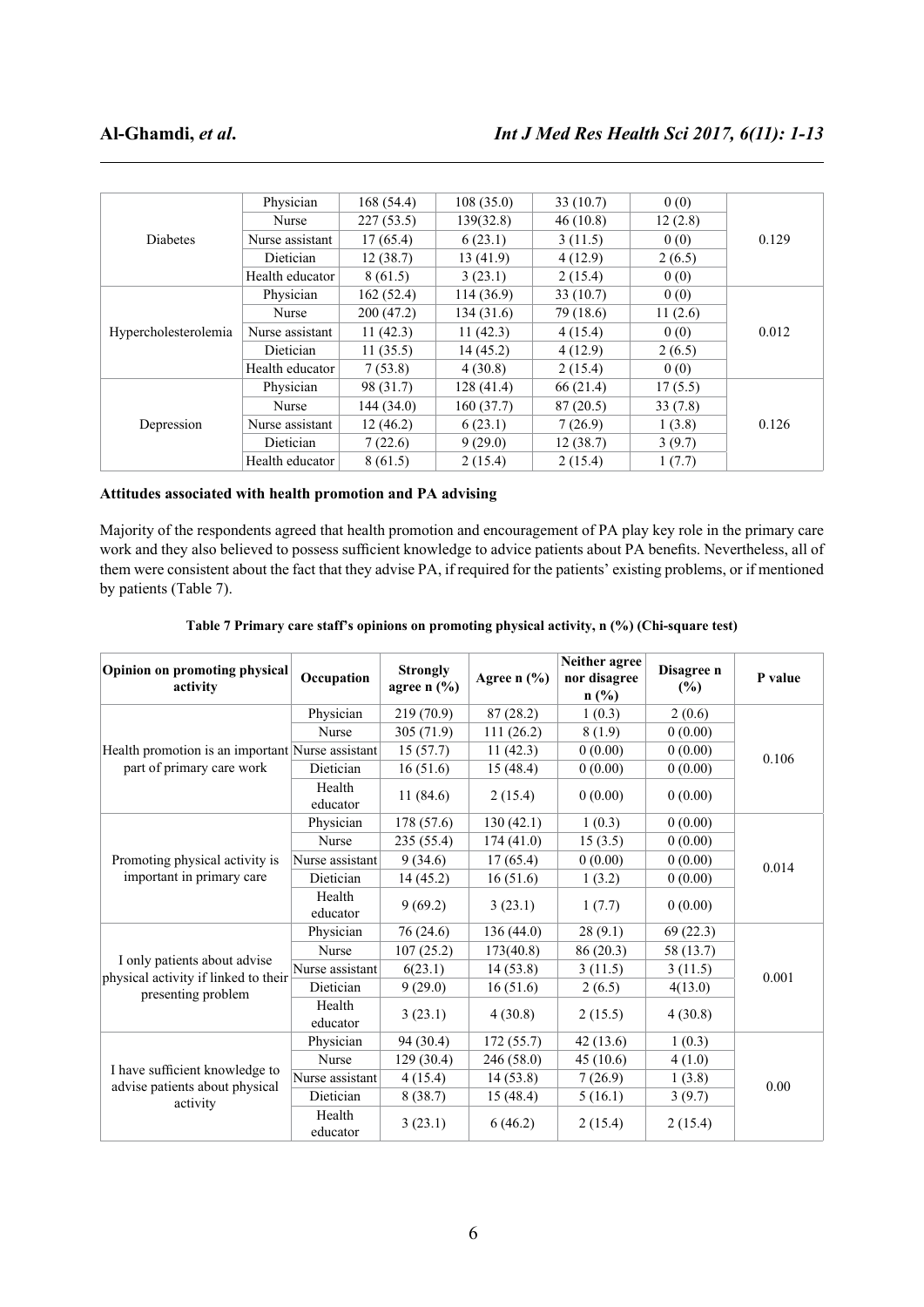|                                                                             | Physician          | 59 (19.1) | 129(41.7)  | 118 (38.2) | 3(0.9)    |       |
|-----------------------------------------------------------------------------|--------------------|-----------|------------|------------|-----------|-------|
|                                                                             | Nurse              | 117(27.6) | 160(37.7)  | 144(34.0)  | 3(0.7)    |       |
| I try to encourage as many                                                  | Nurse assistant    | 5(19.2)   | 9(34.6)    | 12(46.2)   | 0(0.00)   | 0.02  |
| patients as possible to increase<br>their physical activity                 | Dietician          | 5(16.1)   | 8(25.8)    | 17(54.8)   | 1(3.2)    |       |
|                                                                             | Health<br>educator | 1(7.7)    | 4(30.8)    | 8(61.5)    | 0(0.00)   |       |
|                                                                             | Physician          | 38(12.3)  | 102(33.0)  | 59(19.1)   | 113(35.6) |       |
|                                                                             | Nurse              | 52(12.3)  | 146 (34.4) | 110(25.9)  | 116(27.3) |       |
| I only discuss physical activity if Nurse assistant<br>patient mentions it. |                    | 4(15.4)   | 13(50.0)   | 5(19.2)    | 4(3.8)    | 0.143 |
|                                                                             | Dietician          | 5(16.1)   | 16(51.6)   | 7(22.6)    | 3(9.7)    |       |
|                                                                             | Health<br>educator | 1(7.7)    | 4(30.8)    | 3(23.1)    | 5(38.5)   |       |

### **Perceived barriers against physical activity counselling**

More than 50% of physicians (57%) and nurses (55%) reported lack of time as the main barrier for PA discussion with patients. In addition, lack of patients' motivation to follow advice, expectation of patients for receiving drug treatment, shortage of health educational materials, and scarcity of specific training programs and appropriate guidelines for PA promotion were reported as other perceived barriers by all the professionals. Except NA (30.8%) financial incentive was not considered to be a significant barrier by other groups (Table 8).

| <b>Reasons for not advising</b><br>patients about physical activity | Occupation         | <b>Strongly</b><br>agree $n$ (%) | Agree $n$ (%) | Neither agree<br>nor disagree<br>n(%) | Disagree n<br>(%) | P value |
|---------------------------------------------------------------------|--------------------|----------------------------------|---------------|---------------------------------------|-------------------|---------|
|                                                                     | Physician          | 47(15.2)                         | 128(41.4)     | 61(19.7)                              | 73(23.7)          |         |
|                                                                     | Nurse              | 80 (18.9)                        | 217(51.2)     | 68 (16.0)                             | 59 (13.9)         |         |
| Patients are unlikely to be<br>motivated to follow advice to be     | Nurse assistant    | 4(15.4)                          | 16(61.5)      | 4(15.4)                               | 2(7.7)            | 0.007   |
| more active                                                         | Dietician          | 2(6.5)                           | 20(64.5)      | 5(16.1)                               | 4(13.0)           |         |
|                                                                     | Health<br>educator | 3(23.1)                          | 4(30.8)       | 4(30.8)                               | 2(15.4)           |         |
|                                                                     | Physician          | 42 (57.6)                        | 84(42.1)      | 77(0.3)                               | 106(0)            |         |
|                                                                     | Nurse              | 37(55.4)                         | 105(41.0)     | 126(3.5)                              | 156(0)            |         |
| I don't have enough time to<br>promote physical activity to my      | Nurse assistant    | 2(7.7)                           | 15(57.7)      | 6(23.1)                               | 3(11.5)           | 0.042   |
| patients                                                            | Dietician          | 3(9.7)                           | 4(12.9)       | 13 (41.9)                             | 11(35.5)          |         |
|                                                                     | Health<br>educator | 2(15.4)                          | 2(15.4)       | 3(23.1)                               | 6(46.2)           |         |
|                                                                     | Physician          | 27(8.7)                          | 58 (18.8.0)   | 86 (27.8)                             | 138 (44.6)        |         |
|                                                                     | Nurse              | 44 (10.4)                        | 75(17.7)      | 109(25.7)                             | 196 (46.3)        |         |
| I would be more likely to<br>promote physical education if          | Nurse assistant    | 8(30.8)                          | 5(19.2)       | 4(15.4)                               | 9(34.6)           | 0.018   |
| there was a financial incentive                                     | Dietician          | 0(0.00)                          | 5(16.1)       | 14(45.2)                              | 12(38.7)          |         |
|                                                                     | Health<br>educator | 1(7.7)                           | 4(30.8)       | 2(15.4)                               | 6(46.2)           |         |
|                                                                     | Physician          | 43 (13.9)                        | 121 (39.2)    | 66(21.4)                              | 79 (25.5)         |         |
|                                                                     | Nurse              | 55 $(13.0)$                      | 163 (38.4)    | 144 (34.0)                            | 62(14.7)          |         |
| Educational material for patients Nurse assistant                   |                    | 5(19.2)                          | 10(38.5)      | 6(23.1)                               | 5(19.2)           | 0.009   |
| are insufficient                                                    | Dietician          | 5(16.1)                          | 12(38.7)      | 5(16.1)                               | 9(29.0)           |         |
|                                                                     | Health<br>educator | 3(23.1)                          | 6(46.2)       | 2(15.4)                               | 2(15.4)           |         |
| Patient expect drug treatment                                       | Physician          | 63(20.4)                         | 106(34.3)     | 67(21.7)                              | 73 (23.6)         |         |
|                                                                     | Nurse              | 68 (16.0)                        | 187(44.1)     | 102(24.1)                             | 67(15.8)          |         |
|                                                                     | Nurse assistant    | 7(26.9)                          | 16(61.5)      | 3(11.5)                               | 0(0.00)           | 0.008   |
| when they visit their GP practice                                   | Dietician          | 6(19.4)                          | 13(41.9)      | 5(16.1)                               | 7(22.6)           |         |
|                                                                     | Health<br>educator | 4(30.8)                          | 8(61.5)       | 1(7.7)                                | 0(0.00)           |         |

**Table 8 Reasons given by primary care staff about why they do not give advice to patients about physical activity, n (%) (Chi-square test)**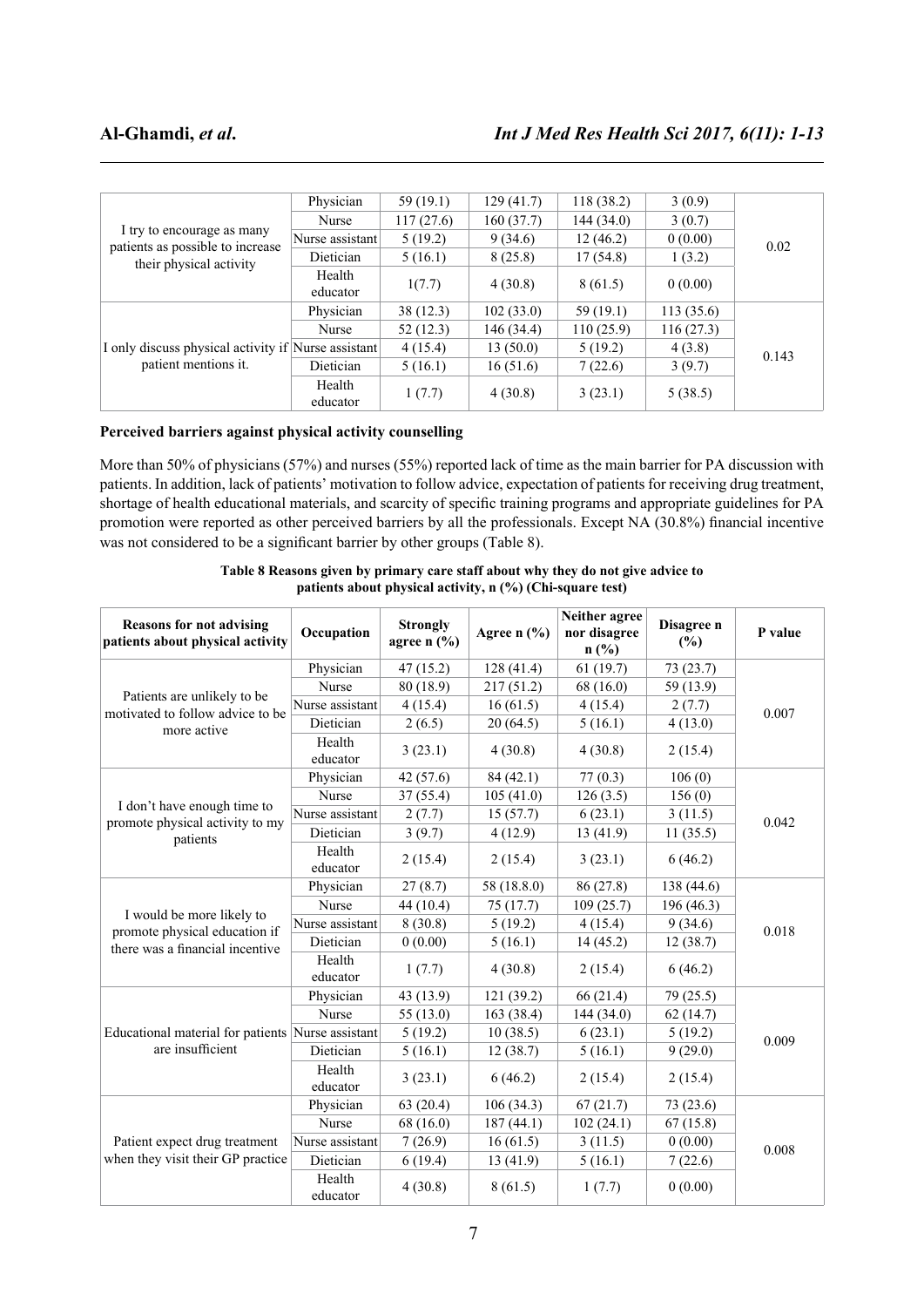|                                                   | Physician          | 52(16.8) | 118(38.2) | 66(21.4) | 73(23.6) |       |
|---------------------------------------------------|--------------------|----------|-----------|----------|----------|-------|
| There is a lack of available                      | Nurse              | 60(14.2) | 178(42.0) | 90(21.2) | 96(22.6) |       |
| education for health professional Nurse assistant |                    | 2(7.7)   | 15(57.7)  | 7(26.9)  | 2(7.7)   | 0.403 |
| regarding physical activity                       | Dietician          | 8(25.8)  | 15(48.4)  | 3(9.7)   | 5(16.1)  |       |
| promotion                                         | Health<br>educator | 3(23.1)  | 7(53.8)   | 1(7.7)   | 2(15.4)  |       |

### **Information routinely recorded for PA levels in PHCC**

Respondents presented a significant dissimilarity in recording different information related to patients' PA levels. Overall, the physicians were found to be least involved in recording information whereas the HEs were most involved (Table 9).

|  | Table 9 Information routinely recorded regarding physical activity levels (Chi-square test) |
|--|---------------------------------------------------------------------------------------------|
|  |                                                                                             |
|  |                                                                                             |

| <b>Information type</b>                                         | Occupation      | N(%)          | P value |
|-----------------------------------------------------------------|-----------------|---------------|---------|
| Patient's current activity level                                | Physician       | $107(34.6\%)$ | 0.00    |
|                                                                 | Nurse           | 212 (50%)     |         |
|                                                                 | Nurse assistant | $12(46.2\%)$  |         |
|                                                                 | Dietician       | $15(48.4\%)$  |         |
|                                                                 | Health educator | $9(69.2\%)$   |         |
| Barriers the patient identified to becoming more active         | Physician       | 63 $(20.4\%)$ | 0.001   |
|                                                                 | Nurse           | $105(24.8\%)$ |         |
|                                                                 | Nurse assistant | $8(30.8\%)$   |         |
|                                                                 | Dietician       | $15(48.4\%)$  |         |
|                                                                 | Health educator | $7(53.8\%)$   |         |
| Advice given to patient to be physically active                 | Physician       | $92(29.8\%)$  | 0.002   |
|                                                                 | Nurse           | 184 (43.4%)   |         |
|                                                                 | Nurse assistant | $9(34.6\%)$   |         |
|                                                                 | Dietician       | $16(51.6\%)$  |         |
|                                                                 | Health educator | $6(46.2\%)$   |         |
| No information about physical activity is routinely<br>recorded | Physician       | 182 (58.9%)   | 0.00    |
|                                                                 | Nurse           | 159 (37.5%)   |         |
|                                                                 | Nurse assistant | $6(23.1\%)$   |         |
|                                                                 | Dietician       | $6(19.4\%)$   |         |
|                                                                 | Health educator | $8(61.5\%)$   |         |

### **Staff members responsible for recording information regarding PA**

In order to determine the staff members responsible for recording PA information, the participants were requested to reply in either "yes" or "no" (Table 10). The data showed a significant difference between negative and positive responses ( $p<0.001$ ) in all the groups (Figure 2).

| Table 10 Staff member responsible for recording the information regarding physical activity |  |  |  |
|---------------------------------------------------------------------------------------------|--|--|--|
|---------------------------------------------------------------------------------------------|--|--|--|

| <b>Staff Member</b>  | Yes $(N (%))$ | No $(N (%))$   |
|----------------------|---------------|----------------|
| General practitioner | $328(40.8\%)$ | 475 (59.2%)    |
| Practice nurse       | 284 (35.4%)   | 519 (64.6%)    |
| Health educator      | 278 (34.6%)   | 525 $(65.4\%)$ |
| <b>Head Nurse</b>    | 97(12.1)      | 706 (87.9%)    |
| Supporting staff     | 141(17.5%)    | 662(82.4%)     |
| No body              | $274(34.1\%)$ | 529 (65.9%)    |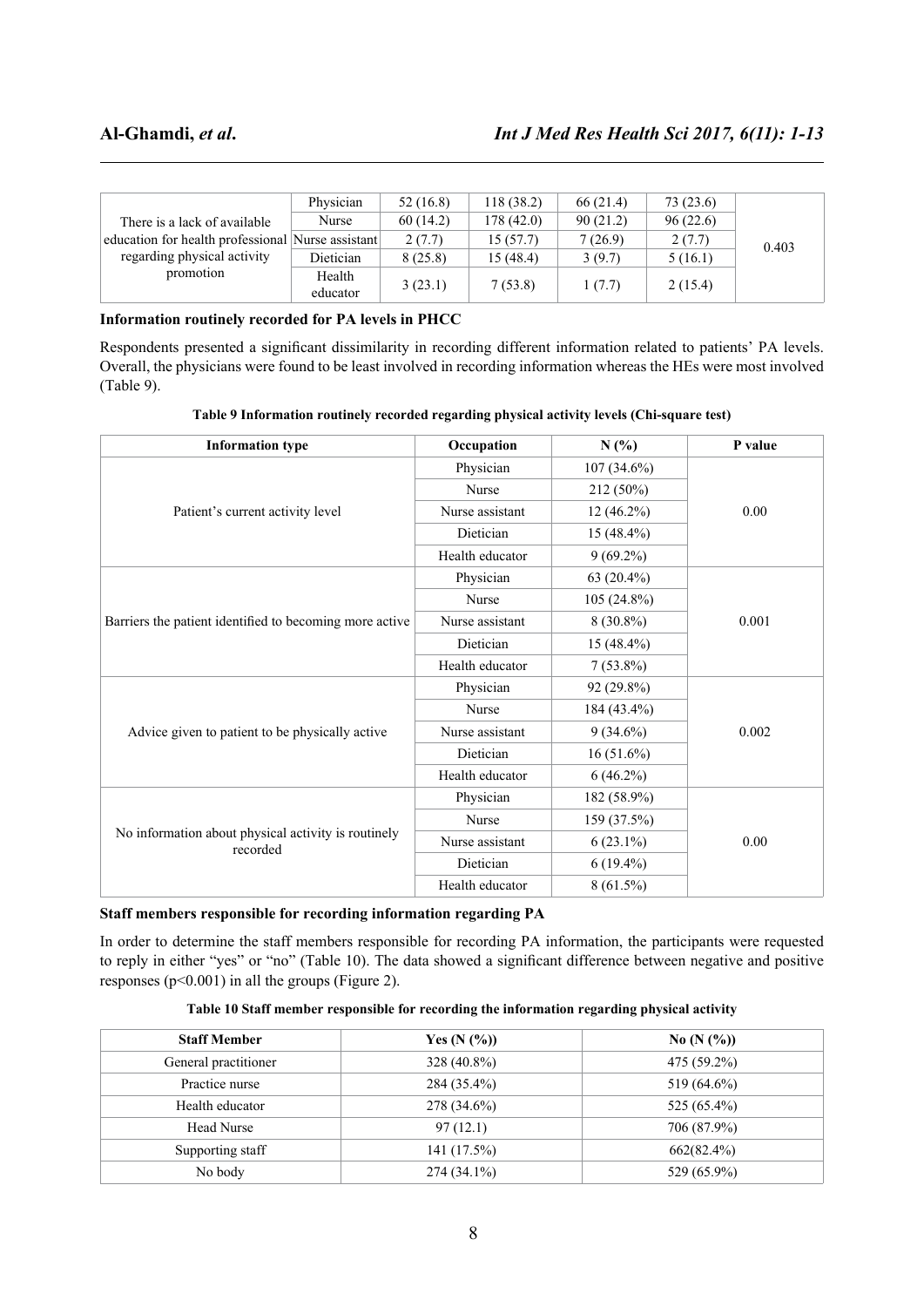

**Figure 2 Bar graph demonstrating staff member responsible for recording the information regarding physical activity (Chi-square test: p<0.001)**

### **Reasons for recording information about PA in practice**

In order to identify the possible reasons for recording information about PA in practice, the respondents were presented with several variables and asked whether they were likely to consider them as probable reasons. Their response was in either "yes" or "no" (Figure 3). The participants consistently provided a very high negative response for most of the variables compared to positive responses  $(p<0.001)$ , except for practice policy (yes: 34.1%, no: 65.9%) and performance monitoring (yes: 37.9%, no: 62.1%) (Table 11).

| <b>Staff Member</b>                   | Yes $(N (%))$ | No $(N (%))$   |
|---------------------------------------|---------------|----------------|
| Practice policy                       | $274(34.1\%)$ | 529 (65.9%)    |
| <b>Monitor Performance</b>            | 304 (37.9%)   | 499 $(62.1\%)$ |
| Required by auditors                  | $91(11.3\%)$  | 712 (88.7%)    |
| Required for research project         | 92(11.5%)     | 711 (88.5%)    |
| Routinely collected to monitor trends | 163(20.3%)    | 640(79.7%)     |
| No information recorded               | 339 (42.2%)   | 464 (57.8%)    |





**Figure 3 Graph showing reasons for recording information about physical activity in practice (Chi-square test: p<0.001)**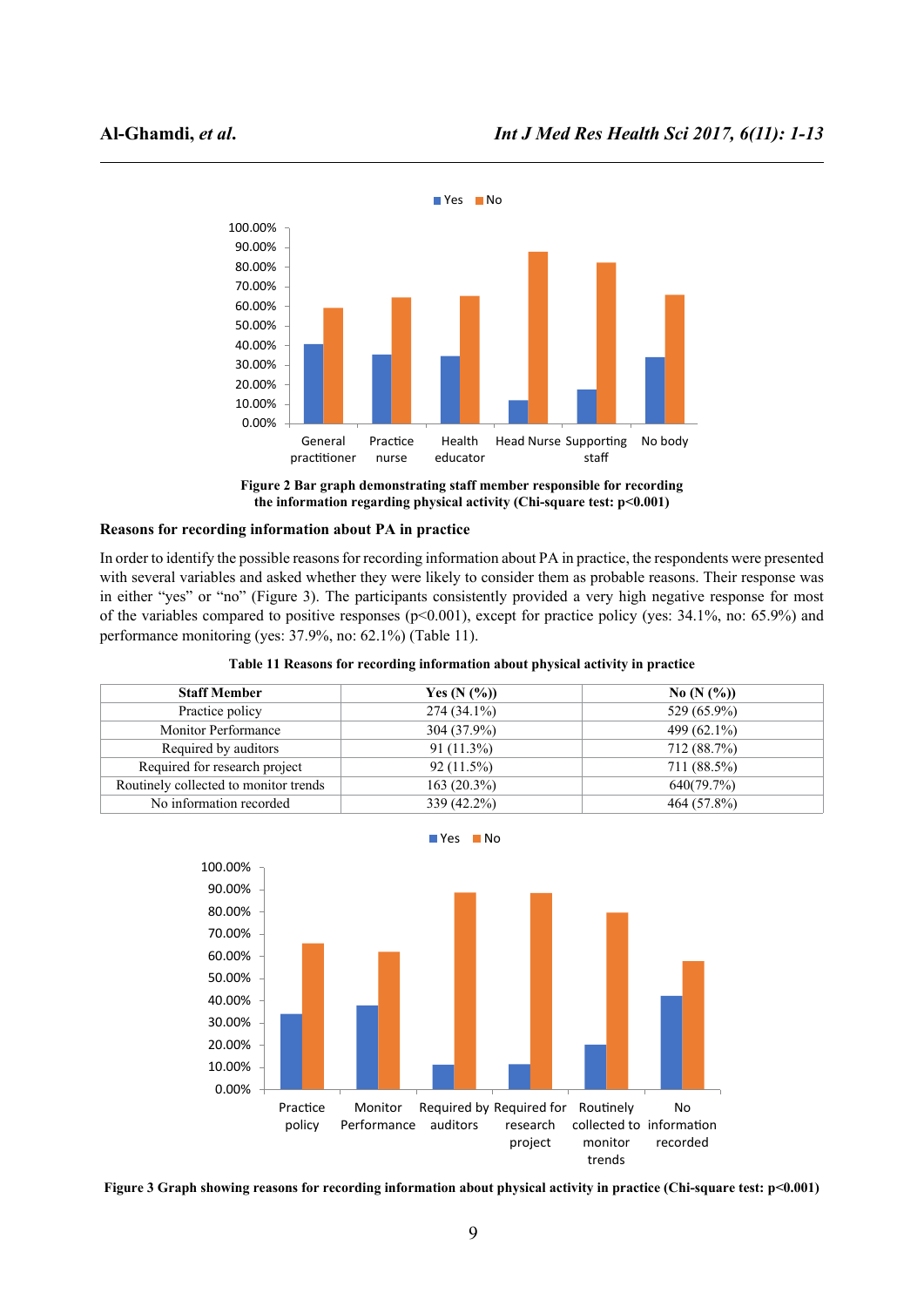### **DISCUSSION**

Physical inactivity is considered to be responsible for 6% to 10% of non-communicable diseases worldwide [31]. PA is one of the major public health concerns in Saudi Arabia resulting in diseases like diabetes mellitus, hypertension, ischemic heart, obesity, depression, and hypercholesterolemia which are likely to become the main cause of morbidity and mortality in Saudi Arabia in the next decade [32]. According to the World Health Organization (WHO) this problem can be resolved by promoting healthy lifestyles through health education by primary healthcare providers [33]. This study explored the current situation of PA promotion and awareness in PHCC in Saudi Arabia.

The data showed that a high percentage of staff reported to have an increased awareness towards health education and considered PA promotion as an important part of primary care work and also encouraged majority of the patients to increase their PA level. These findings could be explained in two ways. Firstly, there might be good support from practitioners in promoting PA in PHCC. Secondly, this might be the result of sampling bias, where the healthcare staffs most actively promoting PA had completed the questionnaire.

Majority of the participants believed to have sufficient knowledge to advice patients about PA; conversely, they stated lack of sufficient training program and protocols about PA promotion. This contradictory finding indicates apparent deficiency in awareness and knowledge about the recent guidelines for PA promotion. Hence, it is necessary to develop awareness amongst each professional group about the updated PA recommendations through training programs, health education, and proper guidelines.

Most health care professionals revealed that during consultations with apparently healthy adult patients they discussed about health benefits and psychological benefits of PA. Walking was recommended as the most important form of exercise unanimously. This recommendation is quite beneficial for people who lead sedentary life, since regular walking would definitely increase their PA level [34]. Additionally, moderate activity and household work were also recommended by all. Except nurse and nurse assistants, other respondents do not recommend vigorous activity. Significant variation in opinion was also observed for other forms of exercises. These findings indicate the necessity of more clarity and uniformity in the advice provided by healthcare staffs, otherwise patients will be perplexed. Hence, for the benefit of general population, the health care staffs should adhere correctly to the clinical guidelines [35].

In general, majority of health care professionals were more likely to recommend PA to overweight patients compared to those suffering from other non-communicable diseases. This finding matches with the data of several previous studies [36]. Although the physicians and nurses were mostly responsible for advising PA to patients with different medical conditions, yet HE was more likely to advice exercises to patients suffering from depression. This might be due to the fact that patients with physical problems are inclined to take advice mostly from the physicians and nurses, whereas mental disorder patients seek help more from health educators.

Similar to the earlier reports [37,38], the current study indicated that barriers against PA advising by primary healthcare professionals include lack of available time, inadequate knowledge and training required to provide counselling, shortage of educational materials, unlikeliness of patients to follow advice, patient expectation for drug treatment rather than counselling, and lack of financial incentive. Physicians and nurses mostly considered lack of time as one of the main barriers for PA advising. This could be due to their busy practice schedule; therefore, strategies should be developed to provide more available time for health care promotion by professionals in PHCC. The problem like inadequate knowledge of healthcare guidelines could be solved by organizing more training programs, developing proper protocols, guidelines, and providing them to both healthcare staffs and patients. Moreover, accurate monitoring is needed to detect whether the busy healthcare staffs working in the real world could adapt to this training program [39]. Other perceived barriers such as lack of patients' motivation to follow healthcare professionals' advice and also expectation of patients to obtain drug treatment, rather than PA advice from physicians, indicate the possibility of lower level of confidence among healthcare staff about motivating patients. Henceforth, further studies are needed to investigate this behaviour. Besides, more patient-centred studies should be conducted to understand patients' attitudes towards PA advice. This in turn, might support the views of each professional group about the efficacy in inspiring patients to be more physically active. Financial incentive was considered as a barrier mostly by NA and this could be due to the differences in remuneration between NA and all other groups [40-43].

The current study displayed the attitudes of different healthcare professionals in terms of recording information about the patient's PA level. Data showed that physicians are most reluctant about recording information whereas the HEs are most likely to record different kinds of information provided by the patients and to offer them advice accordingly.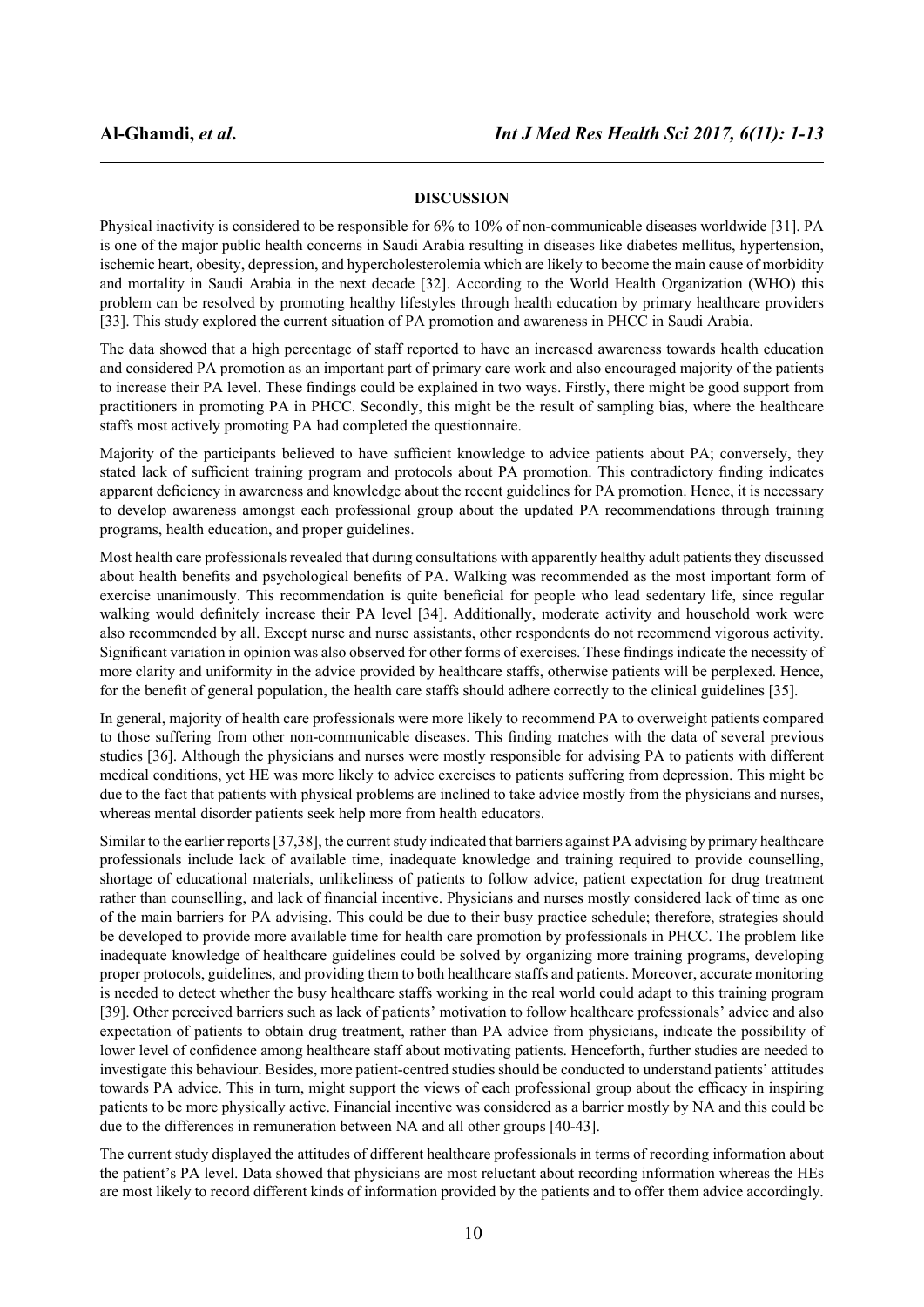This can be due to the fact that larger number of patients discusses their PA level and issues related to PA more often with HE, probably because time constraints appear to be less of an issue with HE, compared to physicians. Nonetheless, further investigation is needed to explore this finding.

Regarding the reasons for recording information about PA in practice, no clear information was obtained from the data. However, some of the participants were more likely to consider practice policy and monitoring performance to be the causes to some extent. Future study should be directed for proper understanding of this matter.

Overall, the current study on exploring the level of awareness of Saudi healthcare providers regarding the significance of PA for health maintenance and disease prevention had achieved a reasonable response rate. The survey data helped to analyse the attitudes and perceptions of healthcare staffs regarding health promotion. This study also involved quite a different range of PHCC staff in the same survey on PA issue.

A significant limitation of this study is that the obtained data are 'self-reported' and hence may not be very accurate. Future research on PA promotion in PHCC may be benefitted by introduction of observational methods to confirm the claims. Secondly, the study didn't investigate the perceptions and beliefs of the patients about PA promotion by healthcare professionals. Hence, future studies should involve patient survey in order to aid primary health care staff to efficiently motivate patients for PA. Also, future local studies should take care of the health professional while on vacations as the huge health care staff being expatriates.

### **CONCLUSION**

The current study reported that most of the healthcare professionals in Saudi Arabia considered PA promotion as an important aspect of PHCC, indicating a positive foundation for imminent work. However, respondents reported a lack of suitable training program and health education materials. Hence, regular training courses on PA counselling should be conducted and standardized structured protocols regarding exercise and other lifestyle modifications should be developed and distributed to all PHCCs to improve the knowledge and attitudes of primary care professionals in PA promotion. However, the effectiveness of these protocols must be determined through intervention studies. Moreover, adequate health education materials should be circulated to all PHCCs for educating the patients. Finally, to spread effective PA awareness among larger section of population across Saudi Arabia, involvement of other relevant groups with clear specialized role in the community, such as physiotherapist, policy makers, respective professional bodies and health improvement agencies is of utmost importance.

### **DECLARATIONS**

### **Acknowledgement**

We would like to thank all the students and employees who took part in this study.

### **Funding**

This project was supported by the Deanship of Scientific Research at Prince Sattam bin Abdulaziz University under the research project #2015/03/3197.

### **Availability of data and materials**

The datasets are available from the corresponding author on reasonable request.

### **Authors' contributions**

This work was carried out in collaboration between all authors. Author Sameer Al-Ghamdi participated in study design and wrote the draft of manuscript. Authors Mansour Alajmi and Ali Al-Gonaim collected and processed the samples. Authors Saad, Al-Juhayyim, Saad Al-Qasem and Ibrahim Al-Tamimi participated in study design and carried out the statistical analysis. All authors read and approved the final manuscript.

### **Competing interest**

The authors declare they have no competing interest.

### **Ethics approval**

The research was approved by the Institutional Review Board of College of Medicine at Prince Sattam bin Abdulaziz University with IRB number PSAU-2016-FM-10/01/PI. An informed consent was signed by each participant.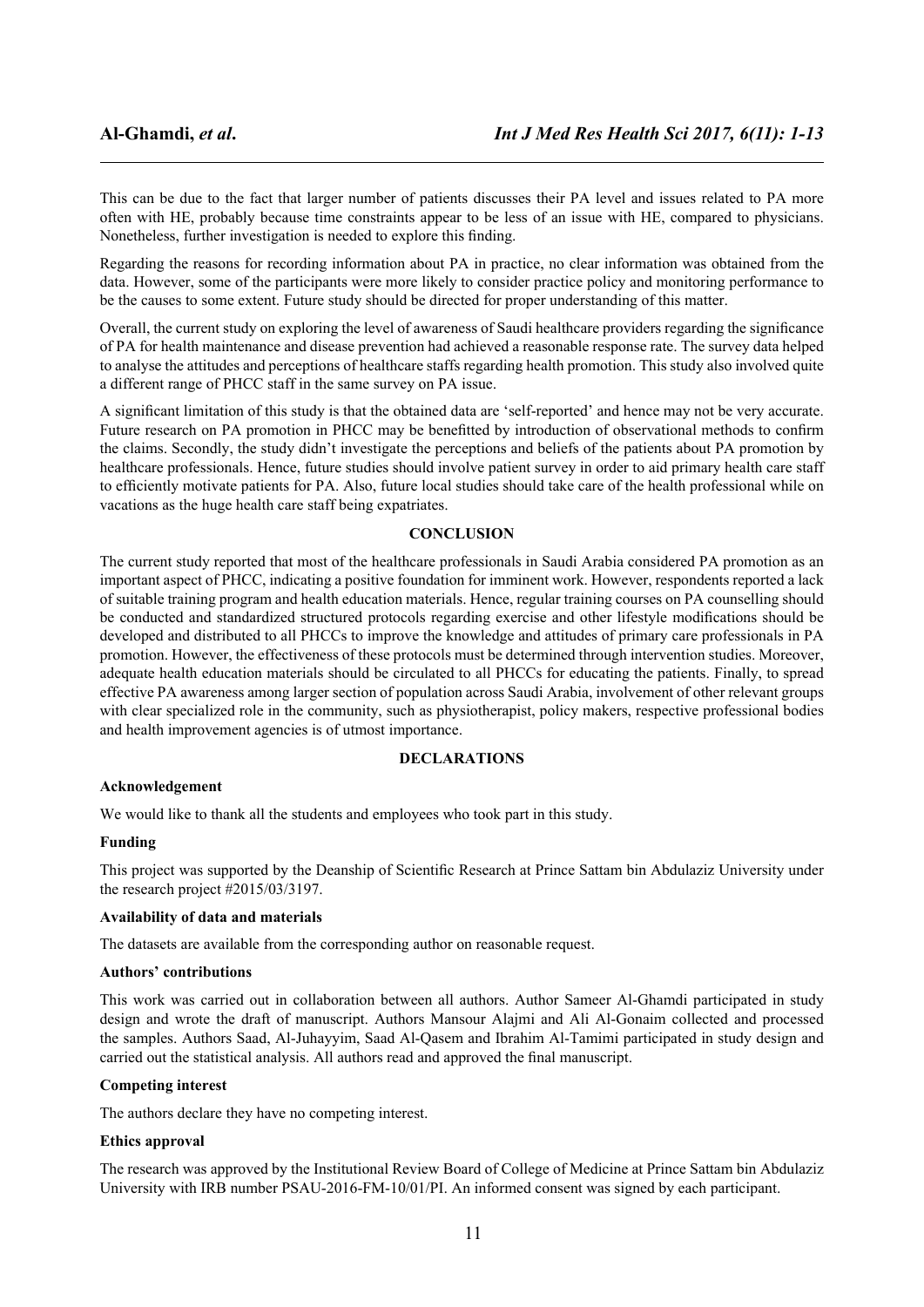### **REFERENCES**

- [1] Adams, Troy B., Monique T. Moore, and John Dye. "The relationship between physical activity and mental health in a national sample of college females." *Women & Health* Vol. 45, No. 1, 2007, pp. 69-85.
- [2] Hlaing, WayWay, Subrata D. Nath, and Fatma G. Huffman. "Assessing overweight and cardiovascular risks among college students." *American Journal of Health Education* Vol. 38, No. 2, 2007, pp. 83-90.
- [3] Lee, I-Min, et al. "Effect of physical inactivity on major non-communicable diseases worldwide: an analysis of burden of disease and life expectancy." *The Lancet* Vol. 380, No. 9838, 2012, pp. 219-29.
- [4] US Department of Health and Human Services. Healthy people 2010: Understanding and improving health. 2010. Washington, DC: US Government Printing Office.
- [5] World Health Organization. "Global Recommendations on Physical Activity for Health: 18-64 years old." *World Health Organization*, 2011, http://www.who.int/dietphysicalactivity/physical-activity-recommendations-18- 64years.pdf.
- [6] Bauman, Adrian E. "Updating the evidence that physical activity is good for health: an epidemiological review 2000–2003." *Journal of Science and Medicine in Sport* Vol. 7, No. 1, 2004, pp. 6-19.
- [7] Blaber, Amanda Y. "Exercise: who needs it?" *British Journal of Nursing* Vol. 14, No. 18, 2005.
- [8] Davidson, Lance. "Should doctors recommend a specific exercise program for elderly patients?" *Aging Health* Vol. 5, No. 3, 2009, pp. 263-64.
- [9] Warburton, Darren E.R., Crystal Whitney Nicol, and Shannon SD Bredin. "Health benefits of physical activity: the evidence." *Canadian Medical Association Journal* Vol. 174, No. 6, 2006, pp. 801-09.
- [10] Al-Hazzaa, H.M. "Prevalence of physical inactivity in Saudi Arabia: a brief review." *East Mediterranean Health Journal* Vol. 10, 2004, pp. 663-70.
- [11] Al-Hazzaa, Hazzaa M. "Health-enhancing physical activity among Saudi adults using the International Physical Activity Questionnaire (IPAQ)." *Public Health Nutrition* Vol. 10, No. 1, 2007, pp. 59-64.
- [12] Al-Hazzaa, Hazzaa M., et al. "Physical activity, sedentary behaviors and dietary habits among Saudi adolescents relative to age, gender and region." *International Journal of Behavioral Nutrition and Physical Activity* Vol. 8, No. 1, 2011, p. 140.
- [13] Awadalla, N. J., et al. "Assessment of physical inactivity and perceived barriers to physical activity among health college students, south-western Saudi Arabia [Évaluation de la sédentarité et des obstacles perçus à l'activité physique chez des étudiants en santé dans le sud-ouest de l'Arabie saoudite.]" *Eastern Mediterranean Health Journal* Vol. 20, No. 10, 2014, p. 596.
- [14] Al-Daghri, Nasser M., et al. "Diabetes mellitus type 2 and other chronic non-communicable diseases in the central region, Saudi Arabia (Riyadh cohort 2): a decade of an epidemic." *BMC Medicine* Vol. 9, No. 1, 2011, p. 76.
- [15] El-Sayed, Mervat MA, and F. Y. Abdel Megeid. "Osteoporosis-related life habits, knowledge and attitude among group of female employees in King Saud University." *World Applied Sciences Journal* Vol. 22, No. 7, 2013, pp. 919-25.
- [16] Mahfouz, Ahmed A., et al. "Nutrition, physical activity, and gender risks for adolescent obesity in Southwestern Saudi Arabia." *Saudi Journal of Gastroenterology: Official Journal of the Saudi Gastroenterology Association* Vol. 17, No. 5, 2011, p. 318.
- [17] World Health Organization. "The impact of chronic disease in Saudi Arabia." *World Health Organization* 2002, www.who.int/chp/chronic\_disease\_report/en.
- [18] Douglas, Flora, et al. "Primary Care Staff's Views and Experiences Related to Routinely Advising Patients about Physical Activity. A Questionnaire Survey." *BMC Public Health* Vol. 6, No. 1, 2006, p. 138.
- [19] Hébert, Emily T., Margaret O. Caughy, and Kerem Shuval. "Primary care providers' perceptions of physical activity counselling in a clinical setting: a systematic review." *British Journal of Sports Medicine* Vol. 46, No. 9, 2012, pp. 625-31.
- [20] Marcus, B. H., et al. "Physical activity intervention studies: What we know and what we need to know: A scientific statement from the AHA council on nutrition, physical activity and metabolism; council on cardiovascular disease in the young; and the interdisciplinary working group on quality of care and outcomes research." *AHA Scientific Statements* 2006, pp. 2739-52.